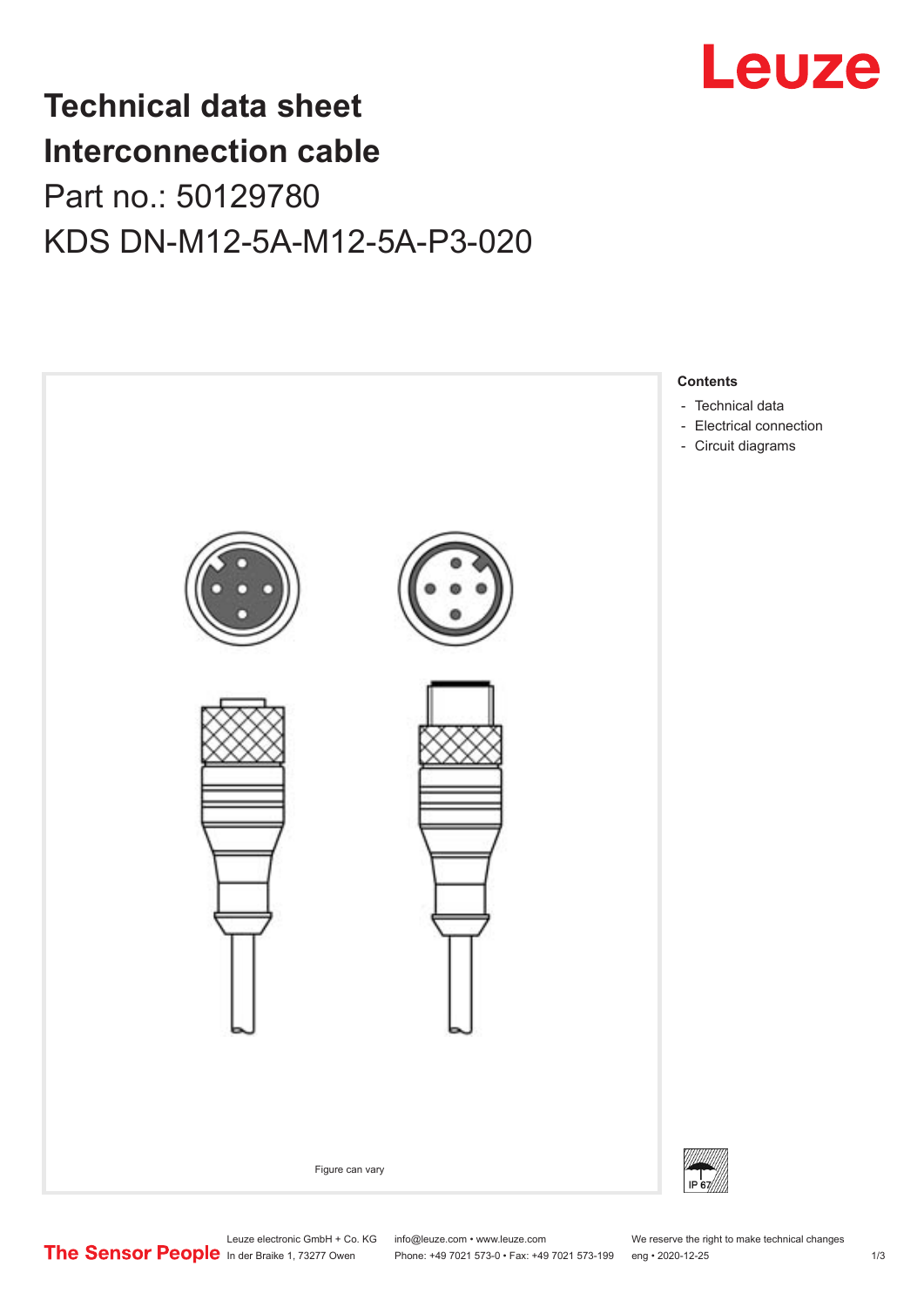## <span id="page-1-0"></span>**Technical data**

# Leuze

#### **Basic data**

**Suitable for interface** CANopen

### **Connection**

| <b>Connection 1</b>       |                 |
|---------------------------|-----------------|
| <b>Type of connection</b> | Connector       |
| <b>Thread size</b>        | M <sub>12</sub> |
| <b>Type</b>               | Female          |
| No. of pins               | $5 - pin$       |
| Encoding                  | A-coded         |
| Version                   | Axial           |

DeviceNet IO-Link

| <b>Connection 2</b>       |                 |
|---------------------------|-----------------|
| <b>Type of connection</b> | Connector       |
| <b>Thread size</b>        | M <sub>12</sub> |
| <b>Type</b>               | Male            |
| No. of pins               | $5 - pin$       |
| Encoding                  | A-coded         |
| <b>Version</b>            | Axial           |

| <b>Width across flats</b>    | $13 \text{ mm}$ |
|------------------------------|-----------------|
| <b>Classification</b>        |                 |
| <b>Customs tariff number</b> | 85444290        |
| eCl@ss 5.1.4                 | 27279201        |
| eCl@ss 8.0                   | 27279218        |
| eCl@ss 9.0                   | 27060311        |
| eCl@ss 10.0                  | 27060311        |
| eCl@ss 11.0                  | 27060311        |
| <b>ETIM 5.0</b>              | EC001855        |
| <b>ETIM 6.0</b>              | EC001855        |
| <b>ETIM 7.0</b>              | EC001855        |

**Mechanical data**

## **Electrical connection**

**Number of conductors** 4 Piece(s) **Sheathing color** Violet **Shielded** Yes **Silicone-free** Yes

Cable diameter (external) 7 mm **Cable length** 2,000 mm **Sheathing material** PUR **Suitability for drag chains** No

**Cable design Cable design Cable design Cable design Cable design Cable design Cable design Cable design Cable design Cable design Cable design Cable design Cable design Cable design Cable design Cable design Cable design** 

#### **Connection 1**

**Cable properties**

| Connector |
|-----------|
| M12       |
| Female    |
| $5$ -pin  |
| A-coded   |
| Axial     |
|           |

#### **Connection 2**

| Type of connection | Connector |
|--------------------|-----------|
| <b>Thread size</b> | M12       |
| <b>Type</b>        | Male      |
| No. of pins        | $5$ -pin  |
| Encoding           | A-coded   |
| <b>Version</b>     | Axial     |